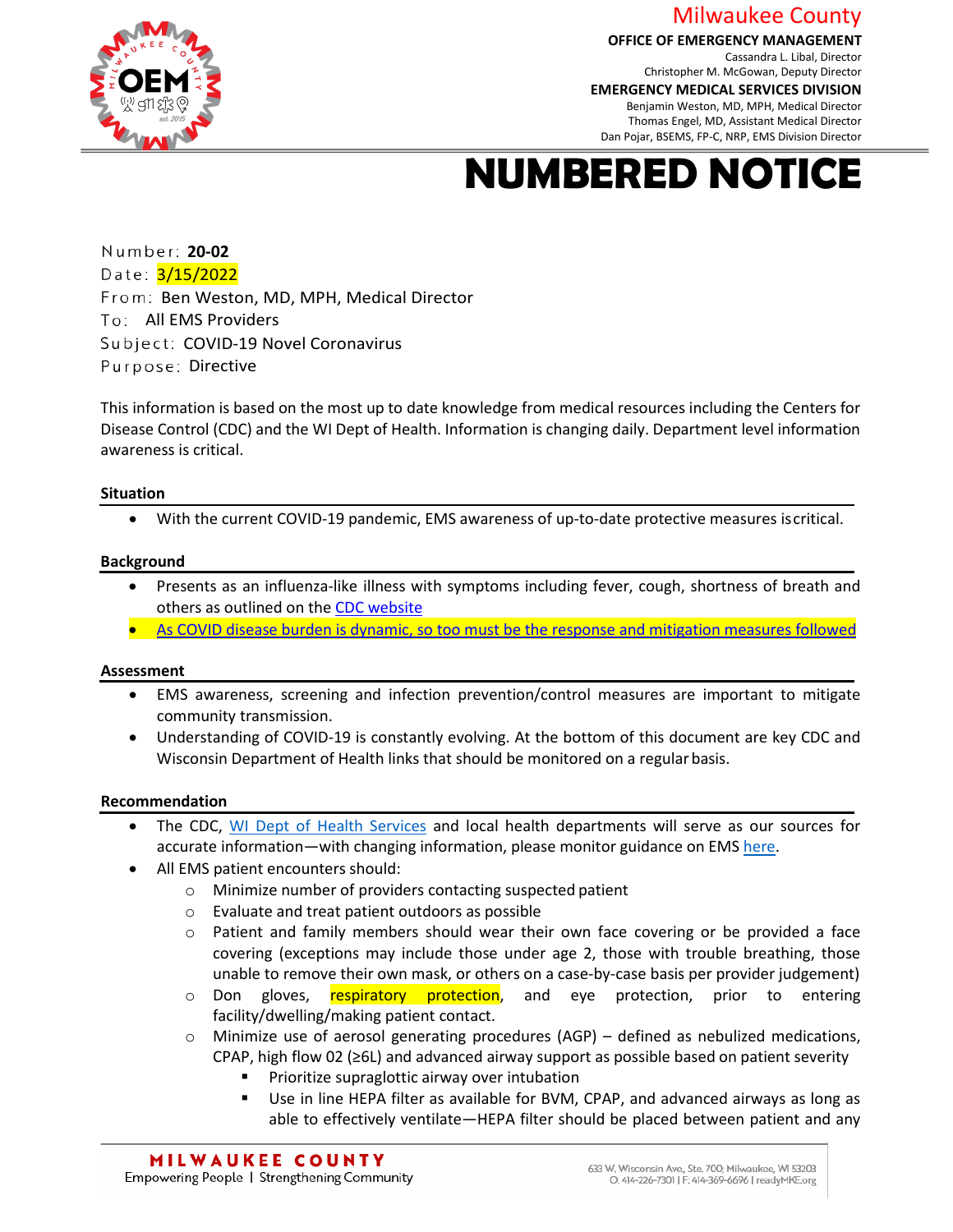### Milwaukee County

#### **OFFICE OF EMERGENCY MANAGEMENT**

Cassandra L. Libal, Director Christopher M. McGowan, Deputy Director



**EMERGENCY MEDICAL SERVICES DIVISION** Benjamin Weston, MD, MPH, Medical Director Thomas Engel, MD, Assistant Medical Director Dan Pojar, BSEMS, FP-C, NRP, EMS Division Director

# **NUMBERED NOTICE**

exhalation port

- For bronchospasm treatment
	- prioritize patient use of home albuterol inhaler (MDI) over nebulizer treatments
		- o may use five puffs of home albuterol inhaler every 20 minutes up to three doses
	- have patient bring own inhalers to hospital if transported
	- in severe cases progress in guideline to dexamethasone and then IM epinephrine before nebulizers as possible
	- nebulized medications reserved for severe respiratory distress with clear evidence of bronchospasm (wheezing, difficulty with exhalation) and no improvement with MDI
	- stop nebulized medications, as able, one block from the hospital to allow dissipation prior to entering hospital
- $\circ$  Alert receiving facility of any aerosol generating procedures and whether you have an inline HEPA filter in place via EMSCOM
- $\circ$  Decontaminate ambulance and equipment via department and manufacturer instructions for airborne infection
- PPE Guidelines:
	- $\circ$  The degree of respiratory protection for patient encounters shall be dynamic based on CDC Community Level of COVID-19. The current level for Milwaukee County can be found [here.](https://www.cdc.gov/coronavirus/2019-ncov/science/community-levels.html)
		- **When level is low (green) surgical masks or superior respiratory protection should be** worn for all encounters, while N95/KN95/KF94 or superior respiratory protection should be worn for AGPs.
		- **•** When level is medium (yellow) or higher, N95/KN95/KF94 or superior respiratory protection should be worn for all patient encounters.
	- $\circ$  Per CDC guidelines, disposable masks/respirators should be [single use;](https://www.cdc.gov/coronavirus/2019-ncov/hcp/respirators-strategy/index.html) extended use over multiple patients for the duration of a shift may be considered in times of limited supply
	- $\circ$  Proper donning and doffing technique of PPE and hand hygiene should be emphasized
	- o Tyvek suits (coveralls) should be cleaned and decontaminated based on [CDC](https://www.cdc.gov/coronavirus/2019-ncov/hcp/ppe-strategy/isolation-gowns.html) and [manufacturer guidance](https://www.dupont.com/content/dam/dupont/amer/us/en/personal-protection/public/documents/en/Cleaning%20Guidelines%20for%20DuPont(TM)%20Tychem(R)%20Garments.pdf)
- Patient can be transported to the closest, most appropriate hospital per policy; no specialty resource hospital is identified
- Additional screening procedures are in place for EMS 9-1-1 Dispatch as well as EMS Communications to provide a multi-layered approach

Ben Weston, MD, MPH Medical Director